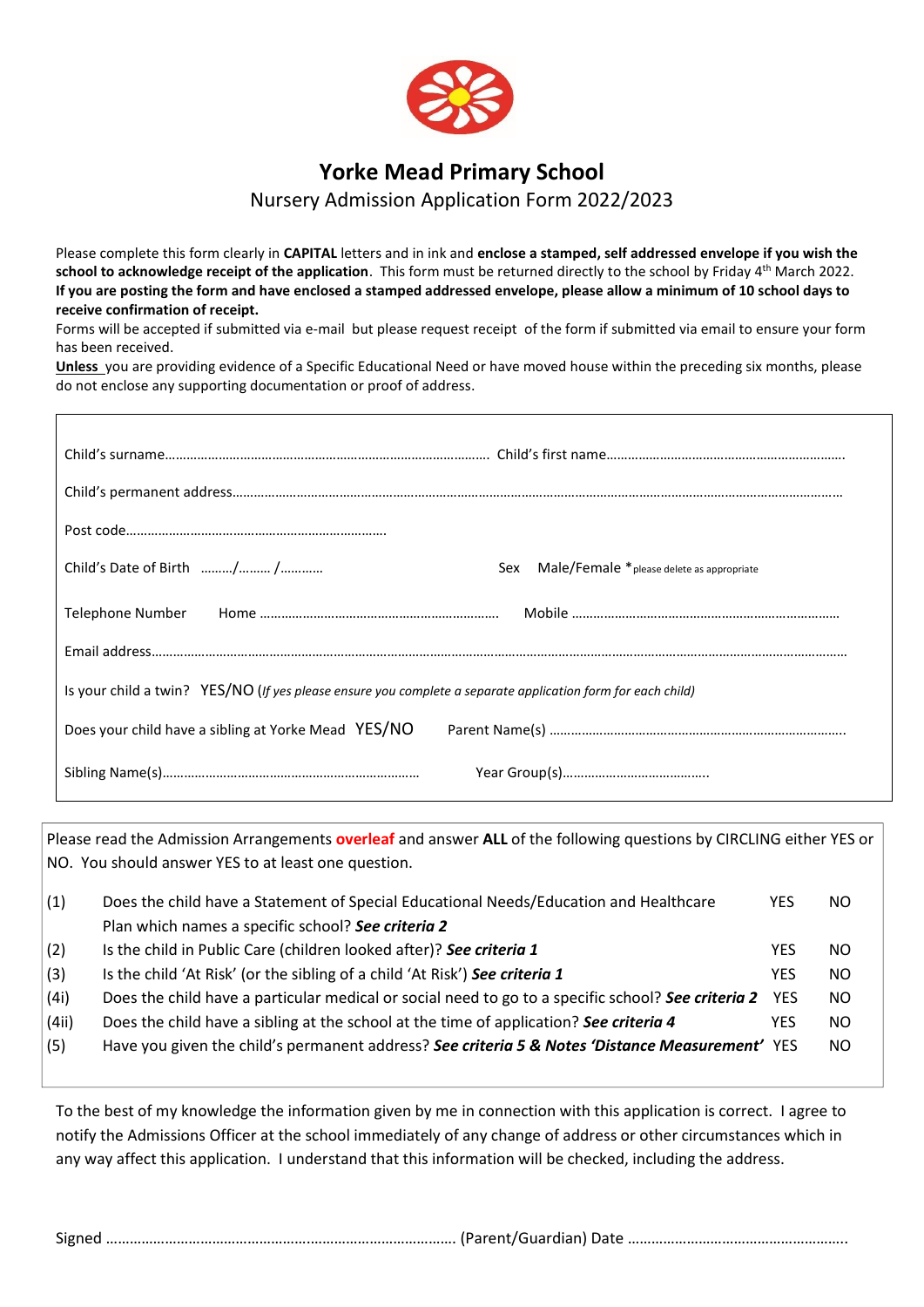## **Hertfordshire County Council's oversubscription criteria for community and voluntary controlled, first, infant, primary, junior and middle schools for the school year 2022/23.**

Section 324 of the Education Act 1996 requires the governing bodies of all maintained schools to admit a child with a statement of special educational needs that names their school. Schools must also admit children with an EHC (Education, Health and Care) Plan that names the school .If there are fewer applications than places available at a school all applicants will be admitted. If there are more applications than places available, the criteria outlined below will be used to prioritise applications.

### **Oversubscription criteria**

**Rule 1**: Children looked after and children who were previously looked after, but ceased to be so because they were adopted (or became subject to a child arrangements order or a special guardianship order)\*.

**Rule 2**: Medical or Social Children for whom it can be demonstrated that they have a particular medical or social need to go to the school\*.A panel of governors will determine whether the evidence provided is sufficiently compelling to meet the requirements for this rule. The evidence must relate specifically to the school applied for under Rule 2 and must clearly demonstrate why it is the only school that can meet the child's needs.

**Rule 3**: Linked School (This rule only applies to pupils who are currently attending an infant school which has a linked junior school<sup>1</sup>.) In the case of junior schools, children who attend the linked infant school at the time of their application. **Rule 4**: Sibling Children who have a sibling on the roll of the school or linked school at the time of application\*. This applies to reception through to Year 5 in infant, junior and primary schools; and from reception through to Year 3 in first schools; and

from Year 5 to Year 7 in middle schools. **Rule 5**: Nearest School Children for whom it is their nearest community or voluntary-controlled school or an own admitting school or academy<sup>2</sup> using Hertfordshire County Council's admission rules.

**Rule 6**: Distance Children who live nearest to the school. Children not considered under rule 5 will be considered under rule 6.

These rules are applied in the order they are printed above. If more children qualify under a particular rule than there are places available, a tie break will be used by applying the next rule to those children.

#### **Tie Break**

When there is a need for a tie break where two different addresses are the same distance from a school, in the case of a block of flats for example, the lower door number will be deemed nearest as logically this will be on the ground floor and therefore closer. If there are two identical addresses of separate applicants, the tie break will be random. Every child entered onto the HCC admissions database has an individual random number assigned, between 1 and 1 million, against each preference school. When there is a need for a final tie break the random number is used to allocate the place, with the lowest number given priority. \**Please see the 'Explanatory notes and definitions 2020/21' document for full explanation/definition.*

#### **Continuing Interest**

After places have been offered, Yorke Mead will maintain a continuing interest (waiting) list for all community and voluntary controlled schools. A child's position on a CI list will be determined by the admission criteria outlined above and a child's place on the list can change as other children join or leave it. The schooll will contact parents/carers if a vacancy becomes available and it can be offered to a child. Continuing interest lists will be maintained for every year group until the end of the summer term.

#### **Fair Access**

Community and voluntary controlled schools will admit children under the Fair Access Protocol before those on continuing interest, and over the Published Admission Number (PAN) if required.

#### **Notes**

'Applicant' is a child on whose behalf an application is being made.

'Parents' shall mean and include any person in loco parentis to the applicant.

'Sibling' shall mean the sister, brother, half brother or sister, adopted brother or sister, or child of the parent/carer or partner, and in every case living in the same house from Monday to Friday.

'Children in public care' (children looked after) is as defined in The Education (Admission of Looked after Children) (England) Regulations 2005.

'Permanent home address' shall mean the address provided as the child's current permanent address as at the closing date of application. The application can only be processed using one address. If the child regularly lives at more than one address Monday to Friday, the address provided should be the address where the child spends the majority of their time. Both parent/carers must declare this individually in a letter sent with the application.